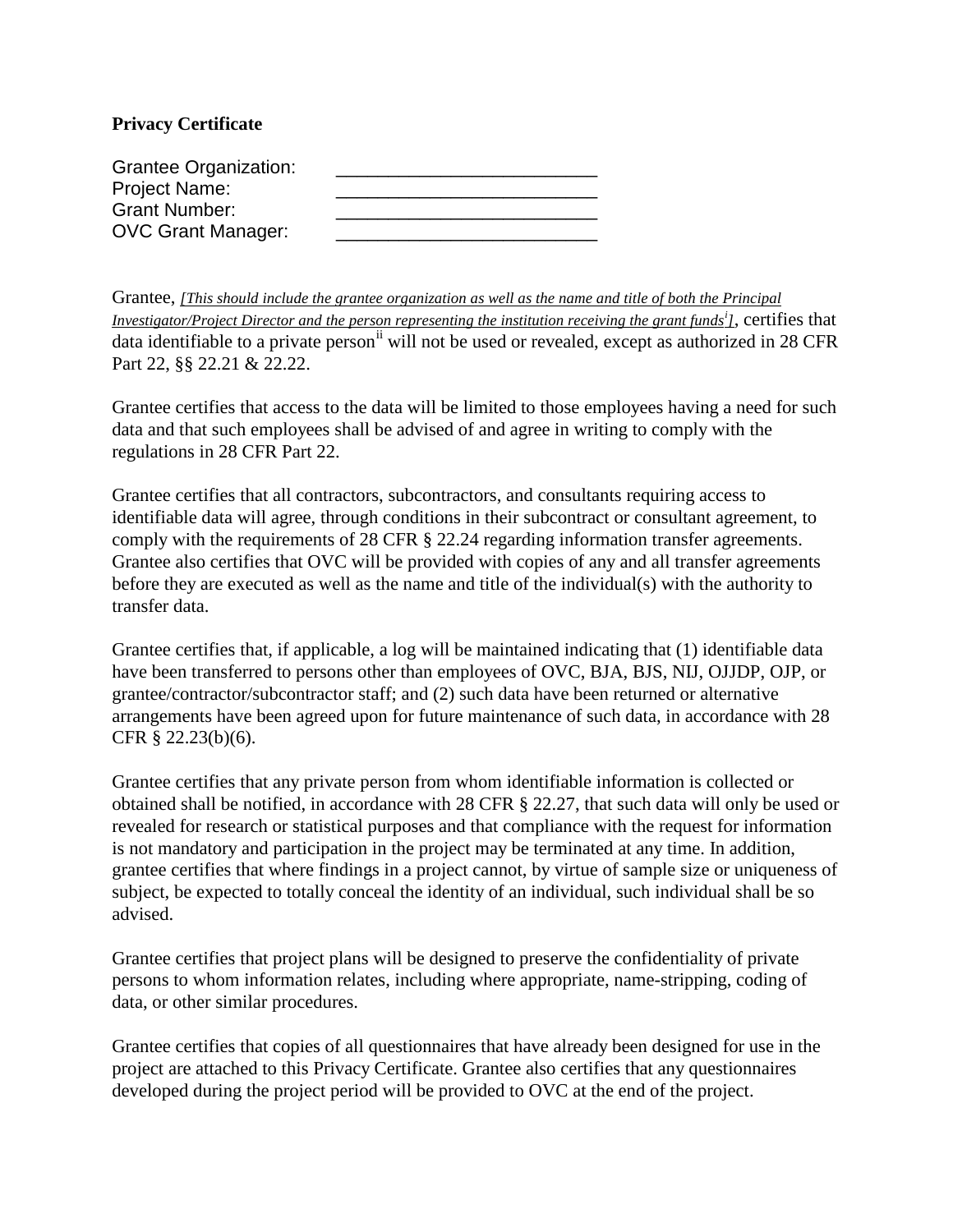Grantee certifies that project findings and reports prepared for dissemination will not contain information that can reasonably be expected to be identifiable to a private person, except as authorized by 28 CFR § 22.22.

<span id="page-1-1"></span>Grantee certifies that adequate precautions will be taken to ensure administrative and physical security of identifiable data and to preserve the confidentiality of the personally identifiable information.

Grantee certifies that all project personnel, including subcontractors, have been advised of and have agreed, in writing, to comply with all procedures to protect privacy and the confidentiality of personally identifiable information.

To comply with the regulations in 28 CFR Part 22, the following safeguards are incorporated into the grant application.

## **Brief Description of Project**

(*To ensure that someone unfamiliar with the project and the organization's processes will understand it, please include a brief description of the project here, which should include the overall purpose and goals of the project and what tasks or objectives will be accomplished. Please limit the description to two concise paragraphs.)* 

Procedures to notify subjects, as required by 28 CFR § 22.23(b)(4) or, if notification is to be waived, pursuant to 28 CFR § 22.27(c), please provide a justification:

Procedures developed to preserve the confidentiality of personally identifiable information, as required by 28 CFR § 22.23(b)(7):

Justification for the collection and/or maintenance of any data in identifiable form, if applicable:

Procedures for data storage, as required by 28 CFR § 22.23(b)(5):

Description of any institutional limitations or restrictions on the transfer of data in identifiable form, if applicable:

<span id="page-1-0"></span>Name and title of individual with the authority to transfer data: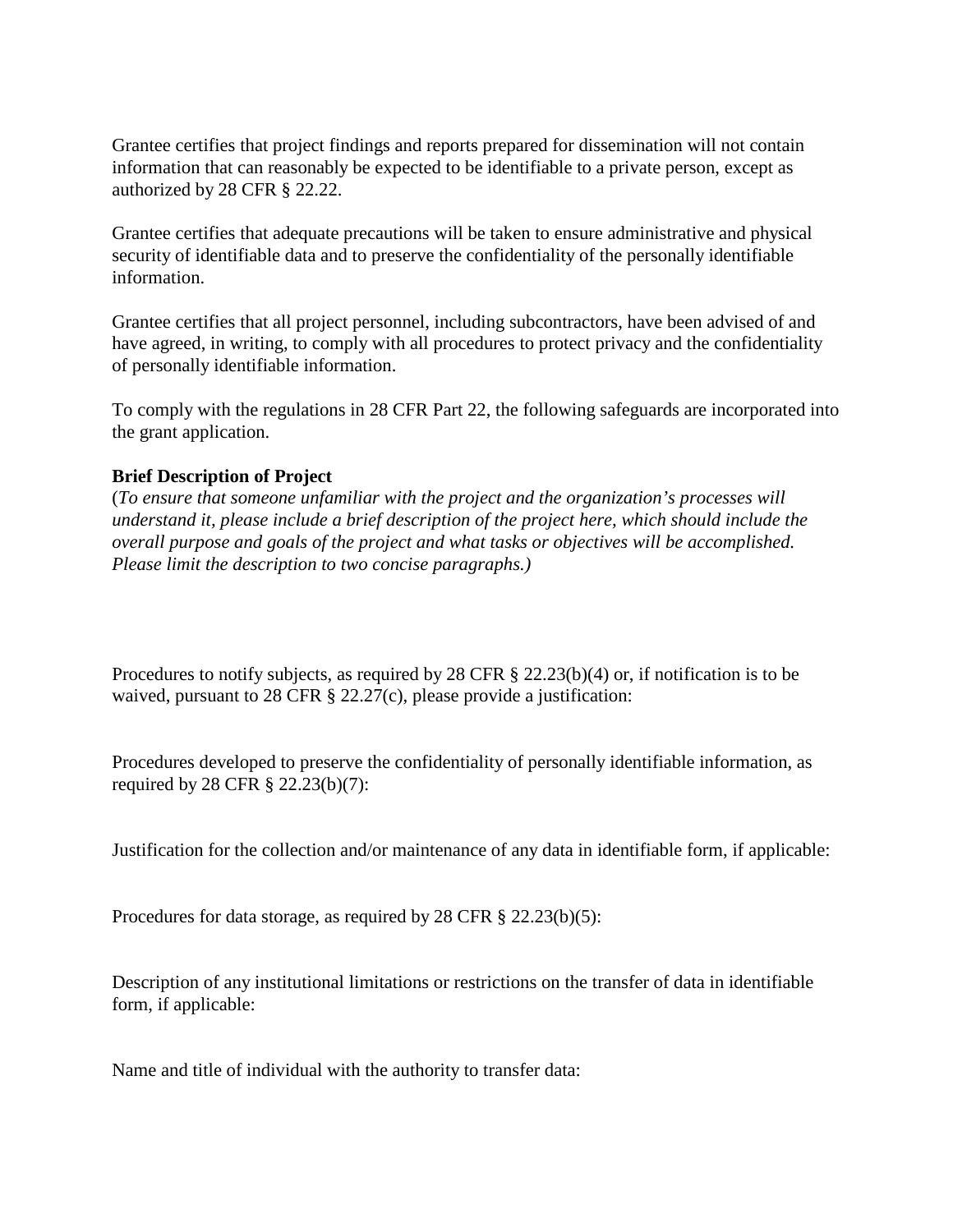Procedures to insure the physical and administrative security of data, as required by 28 CFR § 22.25(b), including a description of those procedures used to secure a name index, if applicable:

Procedures for the final disposition of data, as required by 28 CFR § 22.25:

Name and title of individual authorized to determine the final disposition of data:

Access to data is restricted to the following individuals, as required by 28 CFR § 22.23(b)(2):

Project Director(s) \_\_\_\_\_\_\_\_\_\_\_\_\_\_\_\_\_\_\_\_\_\_\_\_\_\_\_\_\_\_\_\_\_\_\_\_\_\_\_\_\_\_\_\_\_\_\_\_\_\_\_\_\_\_ Project Staff \_\_\_\_\_\_\_\_\_\_\_\_\_\_\_\_\_\_\_\_\_\_\_\_\_\_\_\_\_\_\_\_\_\_\_\_\_\_\_\_\_\_\_ \_\_\_\_\_\_\_\_\_\_\_\_\_\_\_\_\_\_\_\_\_\_\_\_\_\_\_\_\_\_\_\_\_\_\_\_\_\_\_\_\_\_\_\_\_\_\_\_\_\_\_\_\_\_ \_\_\_\_\_\_\_\_\_\_\_\_\_\_\_\_\_\_\_\_\_\_\_\_\_\_\_\_\_\_\_\_\_\_\_\_\_\_\_\_\_\_\_\_\_\_\_\_\_\_\_\_\_\_ \_\_\_\_\_\_\_\_\_\_\_\_\_\_\_\_\_\_\_\_\_\_\_\_\_\_\_\_\_\_\_\_\_\_\_\_\_\_\_\_\_\_\_\_\_\_\_\_\_\_\_\_\_\_ Contractors, Subcontractors, and Consultants \_\_\_\_\_\_\_\_\_\_\_\_\_\_\_\_\_ \_\_\_\_\_\_\_\_\_\_\_\_\_\_\_\_\_\_\_\_\_\_\_\_\_\_\_\_\_\_\_\_\_\_\_\_\_\_\_\_\_\_\_\_\_\_\_\_\_\_\_\_\_\_

Grantee certifies that the procedures described above are correct and shall be carried out.

\_\_\_\_\_\_\_\_\_\_\_\_\_\_\_\_\_\_\_\_\_\_\_\_\_\_\_\_\_\_\_\_\_\_\_\_\_\_\_\_\_\_\_\_\_\_\_\_\_\_\_\_\_\_

Grantee certifies that the project will be conducted in accordance with all the requirements of the Omnibus Crime Control and Safe Streets Act of 1968, as amended, and the regulations contained in 28 CFR Part 22.

Grantee certifies that OVC shall be notified of any material change in any of the information provided in this Privacy Certificate.

Signature(s): \_\_\_\_\_\_\_\_\_\_\_\_\_\_\_\_\_\_\_\_\_\_\_\_\_\_\_\_\_\_\_\_\_\_\_ (Project Director/Principal Investigator) \_\_\_\_\_\_\_\_\_\_\_\_\_\_\_\_\_\_\_\_\_\_\_\_\_\_\_\_\_\_\_\_\_\_\_\_\_\_\_\_ (Institutional Representative)

Date:

<sup>&</sup>lt;sup>i</sup> In the case where the Project Director and Principal Investigator (PI) are two separate people,